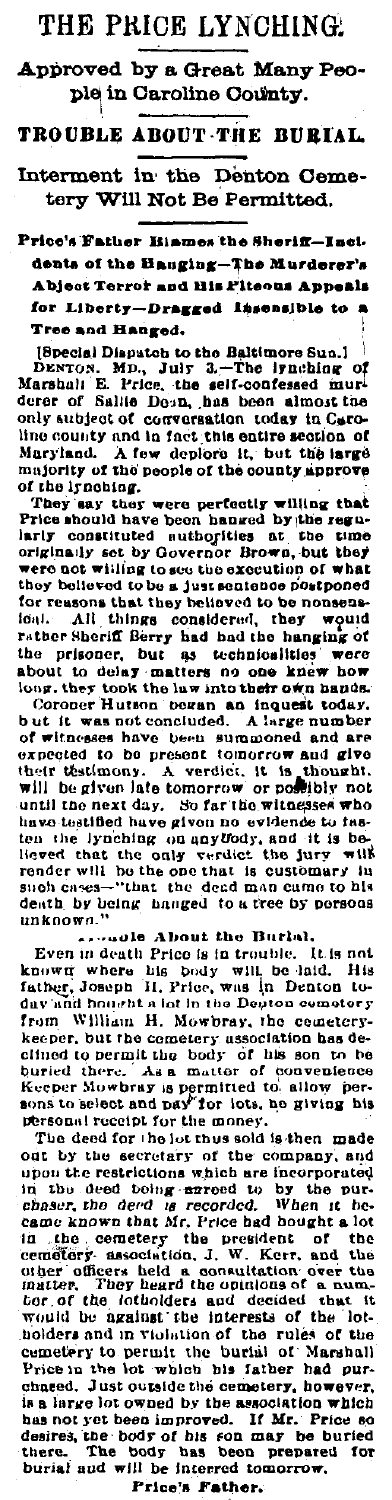## Frice's Father.

Frice's Father.<br>
Mr. Price was in town the greater part of<br>
the day, but left here late in the afternoon<br>
for his home at Diver Gridge. He seemed<br>
very much affected at the manner of his<br>
very much affected at the manner o mennt.

Except for a livid bruise on the left side of

Sheriff Lerry says he has no idea what he<br>
meant.<br>
Except for a livid bruise on the left side of<br>
Price's foreheed and another arcross to the<br>
bridge of the noise, as he large and another arcross to<br>
today, after being pr at the same time.

Incidents of the Lynching.<br>It was known early in the day that Price<br>would be lynched and people came into town would be ignched and people came into town<br>from all directions. By 8 o'clock at night<br>there were three or four hundred people<br>gathered about the courthouse green in the<br>lower cad in which the rickety old jail is<br>isluated. Bituated. There was no 11<br>lence, however, until about<br>although everybody seemed<br>of what was shout to happen shows are allowed and a section of the section of the solution of the solution of the solution of the solution of the solution of the solution of the state of the state of the state of the state of the state of the state o was at hand all his assumed fortitude forsook<br>him. He broke down and begged to be allowed to run off and hide, promising to re-<br>durn when the orowd had gone. He was<br>daught like a rat in a trap. He could not<br>get out, and hi

set out.<br>
For two bours he went on in this way.<br>
Perfect the Price's Terror.<br>
For two bours he went on in this way.<br>
The set on the crowds down state is event in this set on the crowds and consulting with<br>
the set on the c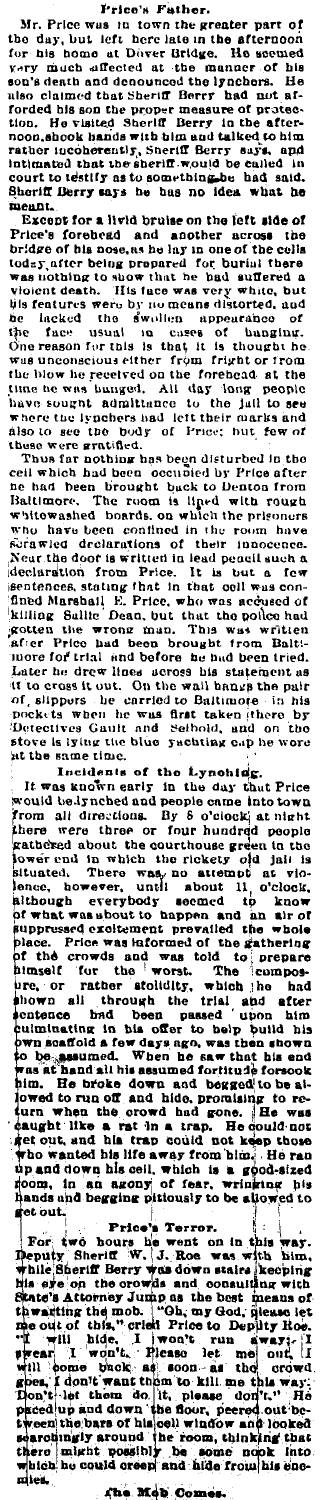## The Mob Comes.

A few minutes before 11 o'clock a drowd of men were seen to leave the front of the green and walk back alongside the jail. The sheriff and Mr. Jump were expecting the attack from the front and were puzzled at this movement. Just about this time a messonger hurried across the street to Mr. Jump with the information that his wife had been suddenly taken ill and wanted him. As he started across the green blows were beard coming from the rear of the prison. The door was an old one, with panels running its entire longth. It was looked and a stout from bar, had been put across it: As soon as he heard the sound. Sheriff Berry started in, but before he could go the length of the hall's big panel flew inward and struck him. A hand was pessed inside, the bar removed and a domen or more men all wearing places of white cotton cloth over their faces, passed in. The men were all armed, and Sheriff Berry said they carried their pietols in their hands. He was covered and ordered into the part of the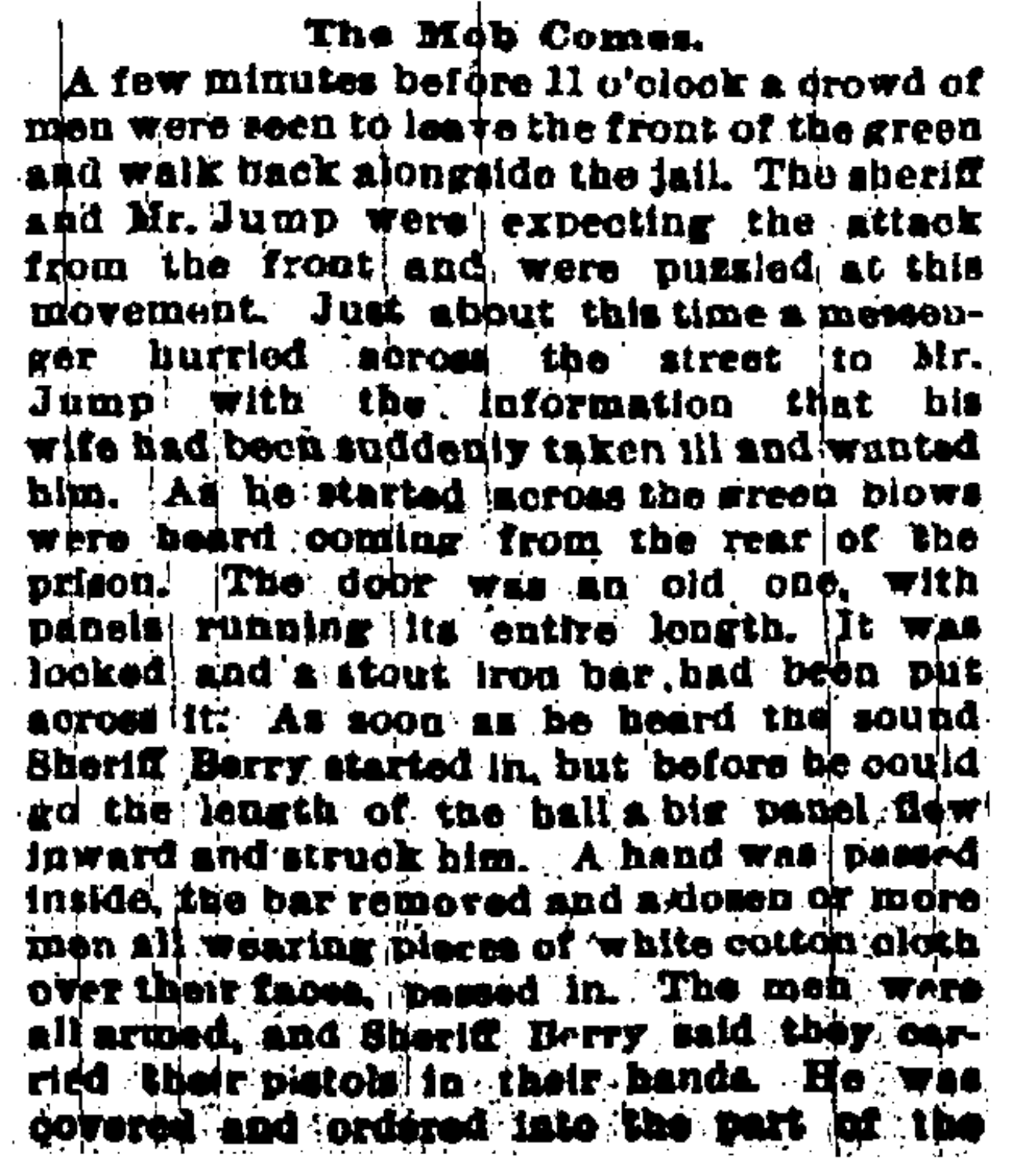building reserved for his frame in the linear statistical and the statistical and the statistical and the statistical and the statistical and the statistical and the statistical and the statistical and the statistical and

ė.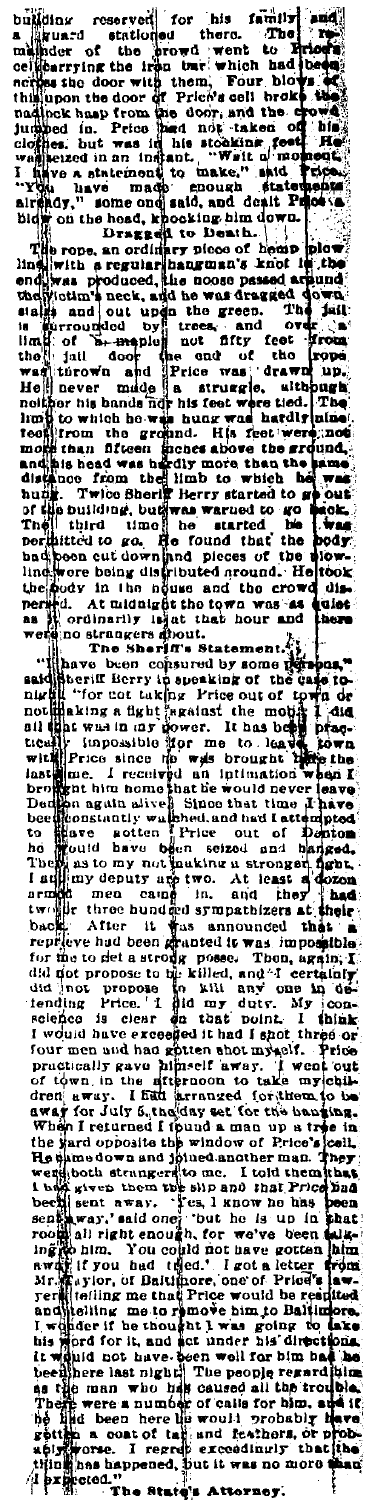and the distribution of the state's Attorney.<br>State's Attorney James and then the distribution of the said has been been the until last dight that is not see what we have a handle and the state of the state of the state of not the sympathy of mark of the most consequent in the peak of the country. When the news that the peak of error had been granted wise celebrations. They were of the opinion in the subject that in the subject that is peak of t

another is much. The irreduces and even and determined the set and determined in the best bit and the best of the set and the set and the set of the set of the set of the set of the set of the set of the set of the set of

they multion could not do otherwise. They<br>do blane Price's counter, to we were for what<br>they municipally counter and they they posider<br>techniquities.

technomialities.<br>
The Reprieve,<br>
Congress The Reprise of the based of the based is action in insulng a respite for<br>
Description the following opinion received from<br>
Attornation in the case of "the examines"<br>
the phoen in t  $\tau$ have examined la view